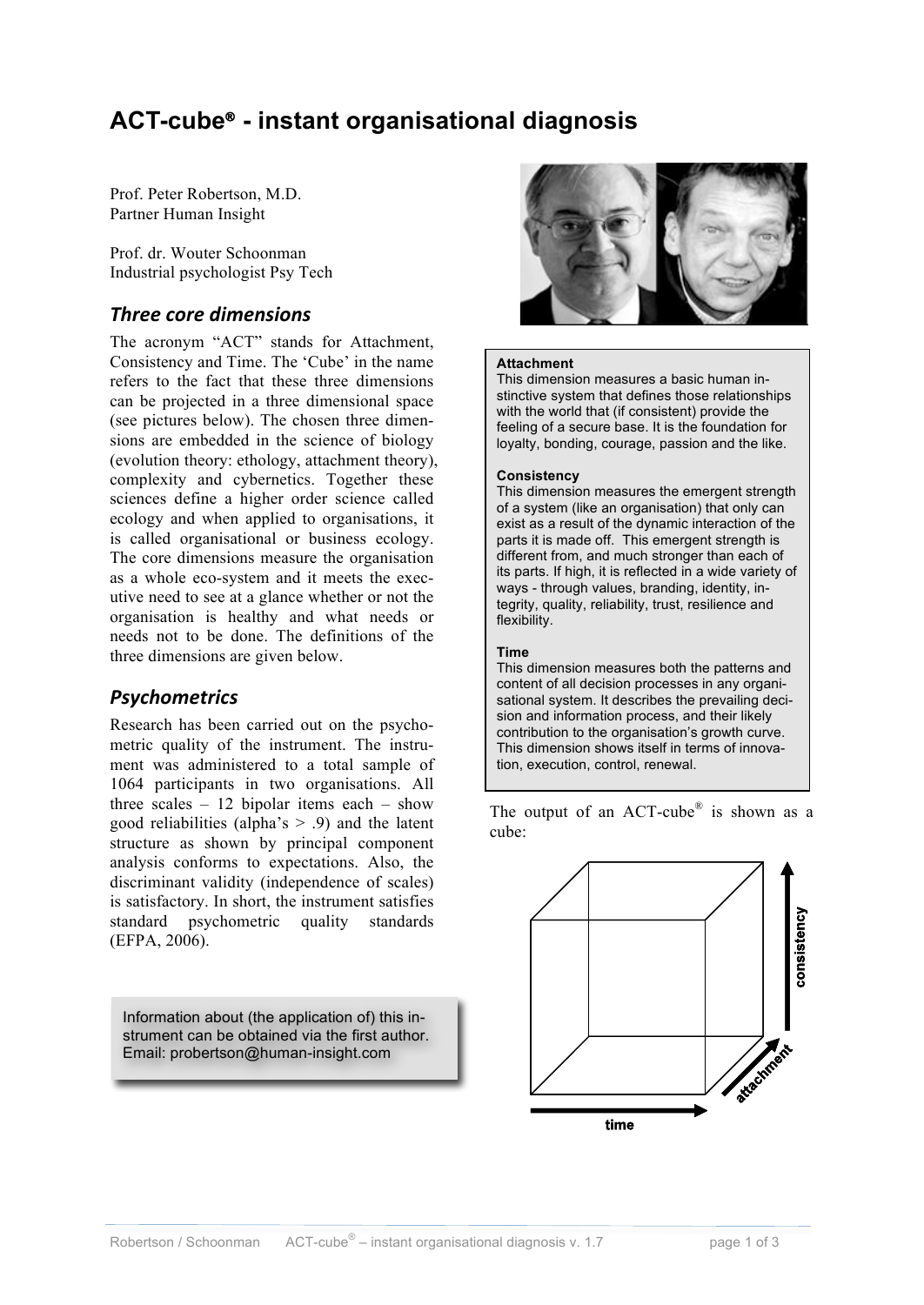### *How
does
it
work?*

The instrument works at group level (teams, departments, business units), and assumes that perceptions of different groups about the same phenomena are not necessarily similar. When the phenomena studied are 'other groups', it is interesting to see how such a group sees itself operating and how other groups see it.

Suppose an organisation consists of three departments and a management team, as shown in the figure below:



The management team consists of the three departmental managers plus a general manager. An ACT-cube® based intervention could show how the four groups see each other and themselves with regard to the three dimensions. When a rating design is set up as below, an interesting picture might appear.

| Rates<br>Rater | <b>Mgt</b> | Prod | <b>Sales</b> | Admin |
|----------------|------------|------|--------------|-------|
| <b>Mgt</b>     |            |      |              |       |
| Prod           |            |      |              |       |
| <b>Sales</b>   |            |      |              |       |
| Admin          |            |      |              |       |

All four groups rate themselves (the diagonal line above) as well as the other three groups. The results are shown as a Cube. In the pictures below four self-images are visible (with the globes on top), as well as four feedback images (pyramids). The feedback images in this case are the combined average (normed) scores of the other three groups.

The first picture shows a view from the front of the ACT-cube® and the second picture shows a top view. This front view of the ACTcube $^{\circledR}$  is best used for interpreting the consistency scale. This is a very healthy organisation but two problems surface regarding the perception of Sales. The first one is the large difference between the perceived Consistency by Sales itself and as seen by the other groups. It might be that the others see Sales as being unreliable, promising too much to clients or too

sloppy in their paper work. A first indication of where a problem might be present.



The top view below indicates a healthy strategic diversity across the organization, reflected in the spread of groups across ¾ of the ACT-cube floor. So the combination of Attachment and Time orientations (the horizontal plan of the cube) suggest useful differences occurring. Administration is matter-attached, past oriented, Production is in between futurepast and also matter-attached. The Management is future oriented and in between peoplematter attachment. These departments/ groups are operating in the way you would expect – according to their role requirements. A second problem with Sales is the large discrepancy between the self-perception and feedback views on both the attachment and the time factors. Sales is seen – on average - by the other groups as extremely people attached and future oriented, whereas the their self perception shows a middle position.